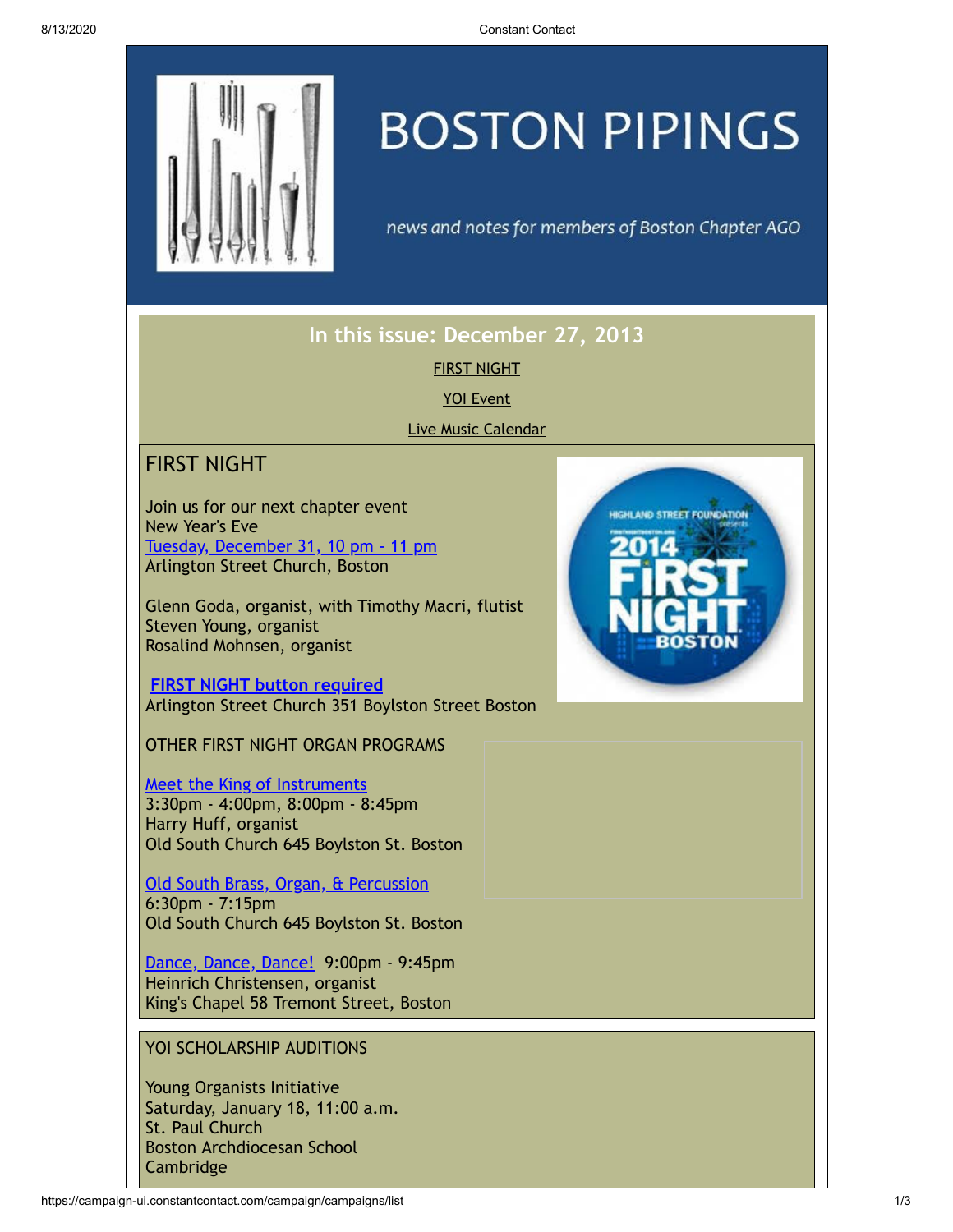Students grades 6-12: bring organ/piano music; audition for scholarship to take organ lessons.

Applications due Tuesday, 1/14/2014: contact Kathleen Adams, **[jkadams1@comcast.net](mailto:jkadams1@comcast.net)**

#### **1 if by land; 2 if by sea; 7 at the organ bench!**

Seven young keyboard players met Saturday, 11/23, on Boston's Freedom Trail for "Pedals, Pipes, and not just any Pizza" sponsored by the BAGO Young Organists Initiative. They played and examined each of the instruments presented.



At Old North Church, Libor Dudas demonstrated the organ to Kate Bevins and Jett Sayess of Gloucester, Helen Peppler & Rosie Safford of Hamilton, Andrew Kush of New Hampshire, and (serendipitously) Alexis Pellegrin from Mississippi and Huang Yuan from Philadelphia - young musicians visiting Boston who found themselves in our midst.



A guide then led them up the belfry stairs to the room where changes are rung. Standing under the elaborate red and black ropes, they watched a video about the bells, made in Gloucester, England, and hung by Paul Revere.

After pizza at Galleria Umberto, they went to St. Stephen's RC Church, "New North," where Joseph Scolastico demonstrated the organ. Vera Meyer played a number of short pieces on a Finkenbeiner glass harmonica. She and Joseph did a duet, creating an experience that inspired Mozart to write for this delightful instrument developed by Benjamin Franklin.